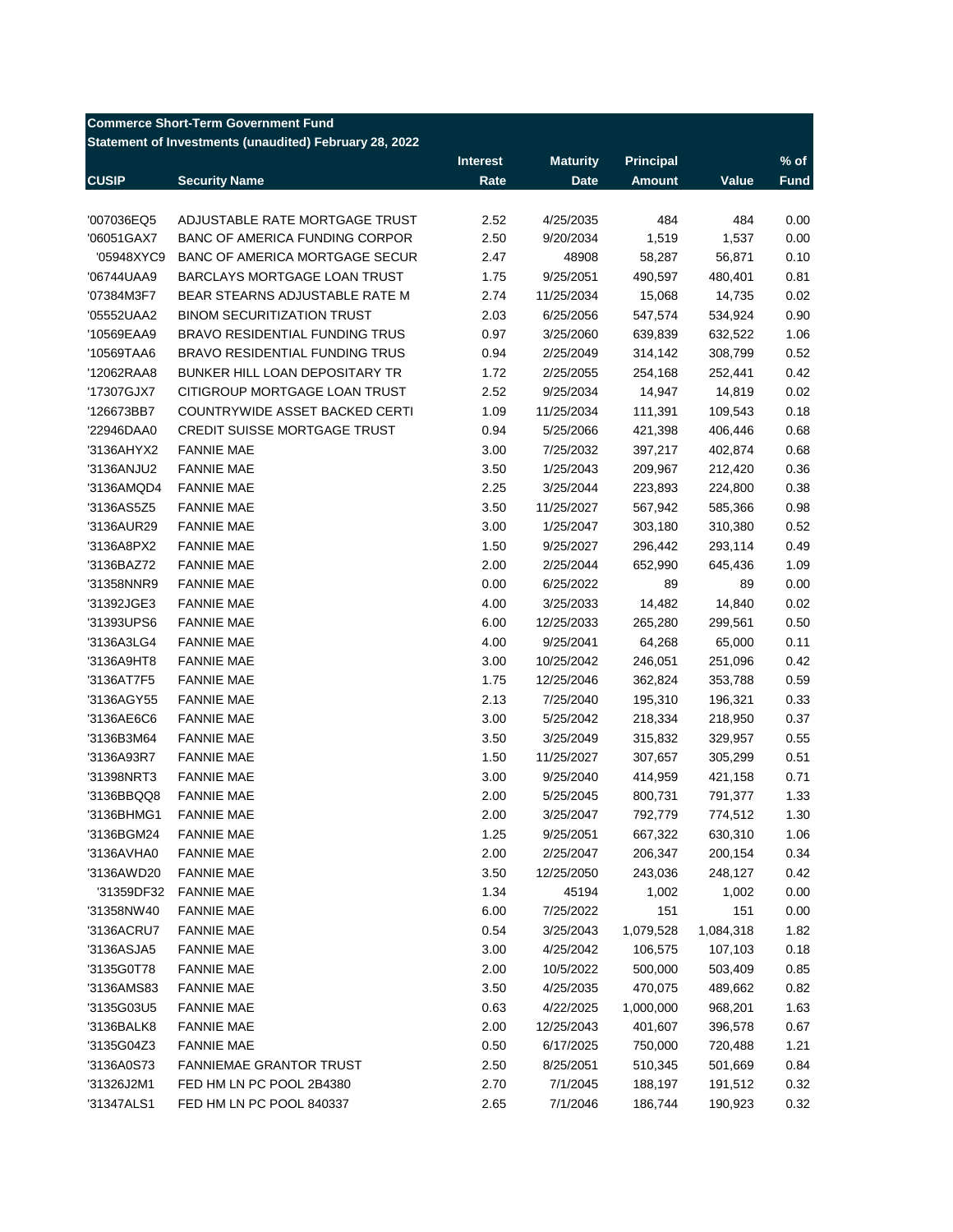## **Commerce Short-Term Government Fund**

**Statement of Investments (unaudited) February 28, 2022**

|              |                                       | <b>Interest</b> | <b>Maturity</b> | <b>Principal</b> |         | $\frac{9}{6}$ of |
|--------------|---------------------------------------|-----------------|-----------------|------------------|---------|------------------|
| <b>CUSIP</b> | <b>Security Name</b>                  | Rate            | <b>Date</b>     | <b>Amount</b>    | Value   | <b>Fund</b>      |
| '31292GJQ0   | FED HM LN PC POOL C00271              | 6.00            | 10/1/2023       | 1,605            | 1,744   | 0.00             |
| '3128CULH7   | FED HM LN PC POOL G30328              | 5.00            | 5/1/2027        | 11,828           | 12,754  | 0.02             |
| '3132G5AP4   | FED HM LN PC POOL U79013              | 2.50            | 4/1/2028        | 135,231          | 137,115 | 0.23             |
| '3130AFE78   | FEDERAL HOME LOAN BANK                | 3.00            | 12/9/2022       | 600,000          | 610,074 | 1.03             |
| '3130AJHU6   | FEDERAL HOME LOAN BANK                | 0.50            | 4/14/2025       | 775,000          | 747,136 | 1.26             |
| '3133T2US7   | <b>FHLMC GNMA</b>                     | 6.00            | 11/25/2023      | 11,692           | 12,042  | 0.02             |
| '31388SLV5   | <b>FNMA POOL 613340</b>               | 7.00            | 11/1/2031       | 4,109            | 4,242   | 0.01             |
| '31403YLU5   | <b>FNMA POOL 761839</b>               | 6.00            | 7/1/2033        | 63,942           | 69,746  | 0.12             |
| '31405XWK5   | <b>FNMA POOL 802650</b>               | 1.99            | 10/1/2034       | 18,389           | 18,414  | 0.03             |
| '3138AUUJ4   | FNMA POOL AJ3284                      | 3.50            | 10/1/2026       | 363,386          | 370,670 | 0.62             |
| '3138AW4W0   | FNMA POOL AJ5336                      | 3.00            | 11/1/2026       | 272,505          | 279,864 | 0.47             |
| '3138ELLC5   | FNMA POOL AL3922                      | 2.50            | 7/1/2028        | 297,037          | 300,144 | 0.50             |
| '3138EPA46   | FNMA POOL AL6326                      | 2.50            | 1/1/2030        | 170,615          | 170,742 | 0.29             |
| '3138EQTW2   | FNMA POOL AL7764                      | 2.70            | 12/1/2045       | 97,830           | 101,166 | 0.17             |
| '3138MDVZ2   | FNMA POOL AP9631                      | 3.50            | 10/1/2032       | 238,934          | 248,642 | 0.42             |
| '3138WQCD2   | FNMA POOL AT2767                      | 2.50            | 5/1/2028        | 287,685          | 293,131 | 0.49             |
| '3138X1MZ6   | FNMA POOL AU2175                      | 3.00            | 8/1/2033        | 295,633          | 295,830 | 0.50             |
| '3138X3HC9   | FNMA POOL AU3826                      | 3.00            | 12/1/2026       | 227,154          | 233,404 | 0.39             |
| '3140J8KU6   | FNMA POOL BM3906                      | 5.00            | 2/1/2032        | 279,771          | 301,667 | 0.51             |
| '3140X8AS6   | FNMA POOL FM4516                      | 2.00            | 10/1/2035       | 982,305          | 976,767 | 1.64             |
| '31418ANP9   | FNMA POOL MA1297                      | 3.50            | 12/1/2027       | 232,340          | 241,021 | 0.41             |
| '31418ARV2   | FNMA POOL MA1399                      | 2.50            | 3/1/2028        | 241,141          | 245,966 | 0.41             |
| '31418ATL2   | FNMA POOL MA1454                      | 2.50            | 5/1/2028        | 206,738          |         | 0.35             |
|              |                                       |                 |                 |                  | 210,924 |                  |
| '31418AXT0   | FNMA POOL MA1589                      | 3.00            | 46997           | 283,204          | 291,301 | 0.49             |
| '31418BE93   | FNMA POOL MA1959                      | 3.50            | 7/1/2034        | 424,596          | 442,849 | 0.74             |
| '31418BTL0   | FNMA POOL MA2354                      | 3.50            | 8/1/2035        | 252,461          | 263,312 | 0.44             |
| '31418DQ54   | FNMA POOL MA4075                      | 2.50            | 7/1/2035        | 895,558          | 907,787 | 1.53             |
| '3137A6QZ8   | <b>FREDDIE MAC</b>                    | 3.50            | 11/15/2025      | 843,206          | 865,928 | 1.46             |
| '3133TCLJ5   | <b>FREDDIE MAC</b>                    | 6.50            | 46767           | 6,350            | 6,902   | 0.01             |
| '3137A3JW0   | <b>FREDDIE MAC</b>                    | 3.50            | 11/15/2025      | 321,882          | 331,120 | 0.56             |
| '3137FVBT8   | <b>FREDDIE MAC</b>                    | 2.00            | 4/25/2041       | 97,313           | 97,013  | 0.16             |
| '3137H23T9   | <b>FREDDIE MAC</b>                    | 2.00            | 8/25/2046       | 950,033          | 930,774 | 1.56             |
| '3137H26R0   | <b>FREDDIE MAC</b>                    | 1.50            | 9/25/2051       | 972,290          | 935,792 | 1.57             |
| '3137H1UF1   | <b>FREDDIE MAC</b>                    | 1.50            | 4/25/2049       | 790,227          | 755,440 | 1.27             |
| '3133TH2C0   | <b>FREDDIE MAC</b>                    | 6.00            | 12/15/2028      | 15,414           | 16,887  | 0.03             |
| '3134GVJ66   | <b>FREDDIE MAC</b>                    | 0.25            | 6/8/2022        | 1,000,000        | 999,632 | 1.68             |
| '3137EAEU9   | FREDDIE MAC                           | 0.38            | 7/21/2025       | 1,000,000        | 956,643 | 1.61             |
| '3137F9A35   | FREDDIE MAC                           | 1.00            | 12/25/2050      | 775,804          | 724,981 | 1.22             |
| '36167KAA6   | <b>GCAT</b>                           | 1.86            | 8/25/2066       | 532,285          | 521,661 | 0.88             |
| '36202KP82   | <b>GNMA II POOL 008547</b>            | 2.00            | 11/20/2024      | 32               | 32      | 0.00             |
| '36202KQW8   | GNMA II POOL 008569                   | 3.00            | 12/20/2024      | 100              | 99      | 0.00             |
| '36202KZM0   | <b>GNMA II POOL 008848</b>            | 1.88            | 4/20/2026       | 2,061            | 2,096   | 0.00             |
| '36202K5C5   | GNMA II POOL 008943                   | 1.63            | 8/20/2026       | 1,515            | 1,515   | 0.00             |
| '36225CE44   | <b>GNMA II POOL 080154</b>            | 2.00            | 1/20/2028       | 2,694            | 2,763   | 0.00             |
| '38373ANL6   | <b>GOVERNMENT NATIONAL MORTGAGE A</b> | 4.00            | 7/20/2039       | 12,122           | 12,475  | 0.02             |
| '38378PLQ9   | <b>GOVERNMENT NATIONAL MORTGAGE A</b> | 2.50            | 11/16/2043      | 611,259          | 609,099 | 1.02             |
| '38379L4S2   | GOVERNMENT NATIONAL MORTGAGE A        | 2.25            | 5/20/2045       | 281,403          | 279,463 | 0.47             |
| '38379E2L5   | GOVERNMENT NATIONAL MORTGAGE A        | 3.00            | 2/20/2044       | 82,506           | 83,269  | 0.14             |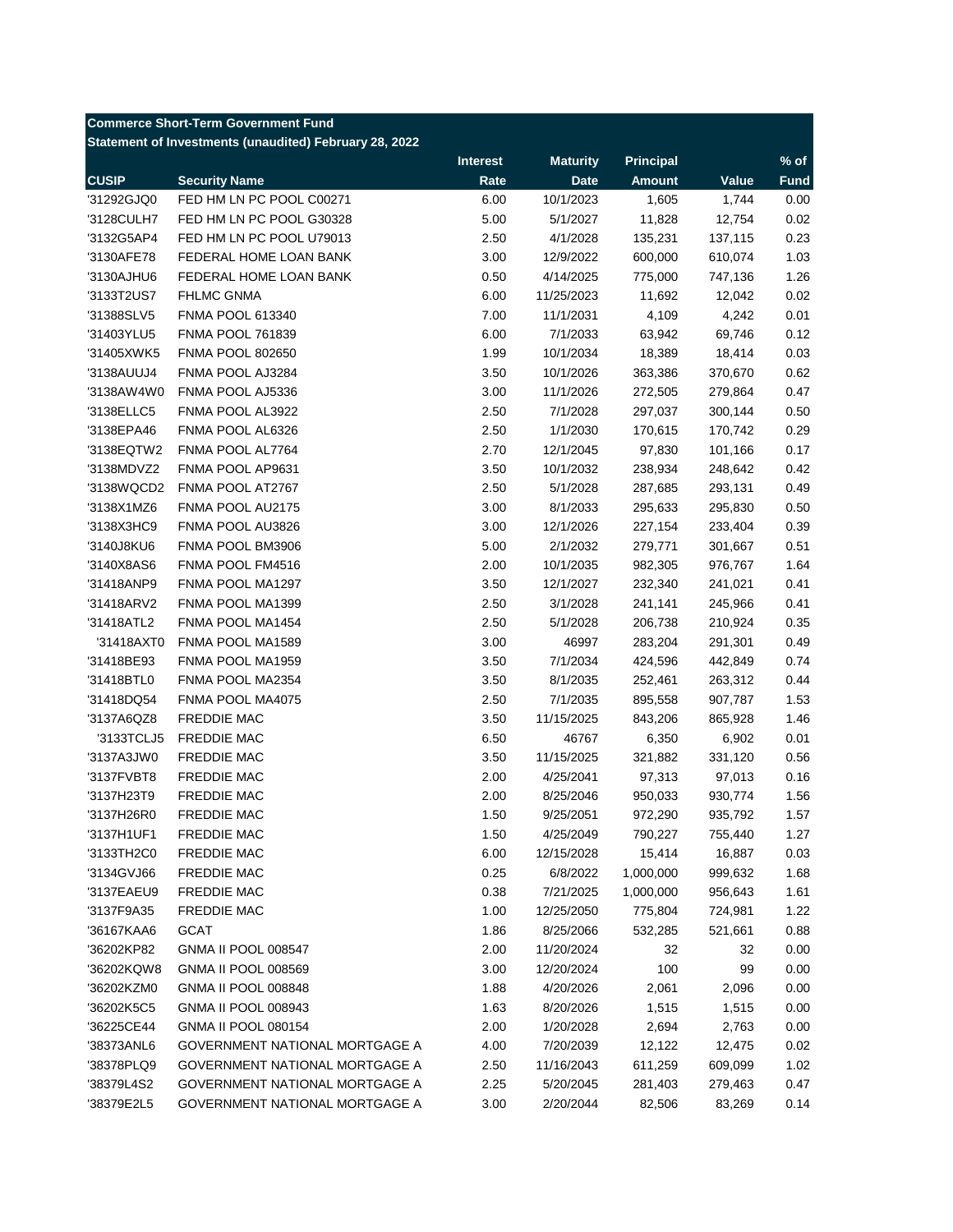## **Commerce Short-Term Government Fund**

**Statement of Investments (unaudited) February 28, 2022**

| <b>CUSIP</b><br><b>Security Name</b><br>Rate<br><b>Date</b><br><b>Amount</b><br>Value<br><b>Fund</b><br>'38376WLL7<br><b>GOVERNMENT NATIONAL MORTGAGE A</b><br>3.00<br>2/20/2040<br>0.01<br>5,088<br>5,128<br>0.28<br>'38376GXA3<br><b>GOVERNMENT NATIONAL MORTGAGE A</b><br>2.72<br>2/16/2044<br>164,169<br>164,966<br><b>GOVERNMENT NATIONAL MORTGAGE A</b><br>2.00<br>51429<br>301,059<br>302,318<br>0.51<br>'38378CRT6<br>2.25<br>0.40<br>'38379MHL1<br><b>GOVERNMENT NATIONAL MORTGAGE A</b><br>7/16/2045<br>240,667<br>238,083<br>'38381B7K4<br><b>GOVERNMENT NATIONAL MORTGAGE A</b><br>3.50<br>9/20/2047<br>358,278<br>370,258<br>0.62<br>2.00<br>1.11<br>'38382RPE2<br>GOVERNMENT NATIONAL MORTGAGE A<br>4/20/2051<br>662,692<br>671,778<br>0.39<br>'36259WAA9<br><b>GS MORTGAGE BACKED SECURITIES</b><br>1.38<br>9/27/2060<br>231,381<br>233,275<br>0.97<br>'36262EAA4<br><b>GS MORTGAGE BACKED SECURITIES</b><br>1.02<br>59012<br>590,874<br>578,617<br>0.06<br>'36242D4S9<br><b>GSR MORTGAGE LOAN TRUST</b><br>0.63<br>5/25/2035<br>37,969<br>40,156<br>0.33<br>'3623414D8<br><b>GSR MORTGAGE LOAN TRUST</b><br>2.91<br>1/25/2036<br>195,141<br>198,692<br>0.20<br>'43789XAA2<br>HOMEWARD OPPORTUNITIES FUND I<br>1.66<br>5/25/2065<br>117,248<br>116,879<br>0.07<br>'45254NNK9<br><b>IMPAC CMB TRUST</b><br>0.99<br>4/25/2035<br>43,718<br>41,892<br><b>IMPAC CMB TRUST</b><br>0.01<br>'45254NFG7<br>1.09<br>10/25/2033<br>3,521<br>3,542<br><b>IMPAC CMB TRUST</b><br>0.04<br>'45254NKF3<br>0.93<br>11/25/2034<br>25,964<br>26,236<br><b>IMPAC CMB TRUST</b><br>5.73<br>1/25/2033<br>0.12<br>'45254NDQ7<br>67,626<br>69,581<br>IMPAC SECURED ASSETS CORP.<br>0.89<br>0.16<br>'45254TTN4<br>5/25/2036<br>96,453<br>96,100<br>'45660NY25<br>INDYMAC INDX MORTGAGE LOAN TRU<br>2.91<br>10/25/2034<br>29,940<br>29,474<br>0.05<br>'46647JAC4<br><b>JP MORGAN MORTGAGE TRUST</b><br>3.50<br>10/25/2046<br>130,191<br>0.22<br>129,550<br>0.12<br>LEHMAN XS TRUST<br>0.73<br>12/25/2035<br>72,801<br>'525221EM5<br>71,563<br>MASTR ADJUSTABLE RATE MORTGAGE<br>2.62<br>4/21/2034<br>0.06<br>'576433UE4<br>35,186<br>35,224<br>0.00<br>'576434UH5<br>MASTR ALTERNATIVE LOANS TRUST<br>5.64<br>8/25/2034<br>$\mathbf{1}$<br>1<br>0.60<br>'55283WAA9<br><b>MFRA TRUST</b><br>1.03<br>11/25/2064<br>367,755<br>358,445<br>1.91<br>1.60<br>'552732AA7<br><b>MFRA TRUST</b><br>11/25/2056<br>981,542<br>950,235<br>0.64<br>'55283FAA6<br><b>MFRA TRUST</b><br>1.15<br>4/25/2065<br>386,714<br>383,578<br>1.27<br>0.50<br>'61746RAA9<br>MORGAN STANLEY CAPITAL INC<br>48663<br>301,327<br>298,019<br>MORTGAGEIT TRUST<br>0.97<br>0.29<br>'61913PAQ5<br>2/25/2035<br>170,914<br>171,969<br>MORTGAGEIT TRUST<br>0.34<br>'61913PAP7<br>0.83<br>2/25/2035<br>198,703<br>199,245<br>NEW RESIDENTIAL MORTGAGE LOAN<br>1.27<br>'64830NAA9<br>2.75<br>7/25/2059<br>751,830<br>752,679<br>0.02<br>'76110HZH5<br>RESIDENTIAL ACCREDIT LOANS, IN<br>3.01<br>9/25/2034<br>12,693<br>13,043<br>SEQUOIA MORTGAGE TRUST<br>0.02<br>'81743VAA1<br>0.96<br>10/20/2027<br>12,794<br>12,875<br>SEQUOIA MORTGAGE TRUST<br>0.04<br>'81743PAP1<br>0.82<br>6/20/2033<br>23,607<br>23,530<br>STATE STREET INSTITUTIONAL US<br>0.00<br>2,312,428<br>2,312,428<br>3.89<br>'857492706<br>STRUCTURED ASSET SECURITIES CO<br>'86359A3E1<br>2.31<br>10/25/2033<br>118,850<br>121,722<br>0.20<br><b>TERWIN MORTGAGE TRUST</b><br>0.99<br>0.07<br>'881561JW5<br>9/25/2034<br>43,796<br>42,971<br>0.26<br>'881561FX7<br>TERWIN MORTGAGE TRUST<br>1.59<br>7/25/2034<br>154,817<br>153,597<br>2.75<br>0.42<br>'89173HAA4<br>TOWD POINT MORTGAGE TRUST<br>4/25/2057<br>248,353<br>249,441<br>0.63<br>2.14<br>'912828B25<br>TSY INFL IX N/B<br>1/15/2024<br>1,194,750<br>1,270,262<br>TSY INFL IX N/B<br>0.13<br>'912828X39<br>4/15/2022<br>1,203,605<br>1,217,427<br>2.05<br>TSY INFL IX N/B<br>0.63<br>1.98<br>'9128284H0<br>4/15/2023<br>1,122,310<br>1,178,206<br>'91282CDN8<br>US TREASURY N/B<br>1.00<br>950,000<br>1.57<br>12/15/2024<br>934,488<br>1.28<br>'9128283J7<br>US TREASURY N/B<br>2.13<br>11/30/2024<br>750,000<br>760,664<br>0.84<br>'912828YK0<br>US TREASURY N/B<br>1.38<br>500,000<br>10/15/2022<br>501,875<br>1.68<br>US TREASURY N/B<br>1.50<br>11/30/2024<br>1,000,000<br>'912828YV6<br>997,422<br>0.83<br>'912828ZC7<br>US TREASURY N/B<br>1.13<br>2/28/2025<br>500,000<br>492,793<br>US TREASURY N/B<br>0.50<br>3,000,000<br>4.87<br>'912828ZF0<br>3/31/2025<br>2,898,047<br>'912828ZM5<br>US TREASURY N/B<br>0.13<br>1,000,000<br>1.68<br>4/30/2022<br>999,647<br>'912828ZL7<br>US TREASURY N/B<br>0.38<br>5,140,000<br>8.30<br>4/30/2025<br>4,938,616 |            |                 | <b>Interest</b> | <b>Maturity</b> | <b>Principal</b> |         | $%$ of |
|-----------------------------------------------------------------------------------------------------------------------------------------------------------------------------------------------------------------------------------------------------------------------------------------------------------------------------------------------------------------------------------------------------------------------------------------------------------------------------------------------------------------------------------------------------------------------------------------------------------------------------------------------------------------------------------------------------------------------------------------------------------------------------------------------------------------------------------------------------------------------------------------------------------------------------------------------------------------------------------------------------------------------------------------------------------------------------------------------------------------------------------------------------------------------------------------------------------------------------------------------------------------------------------------------------------------------------------------------------------------------------------------------------------------------------------------------------------------------------------------------------------------------------------------------------------------------------------------------------------------------------------------------------------------------------------------------------------------------------------------------------------------------------------------------------------------------------------------------------------------------------------------------------------------------------------------------------------------------------------------------------------------------------------------------------------------------------------------------------------------------------------------------------------------------------------------------------------------------------------------------------------------------------------------------------------------------------------------------------------------------------------------------------------------------------------------------------------------------------------------------------------------------------------------------------------------------------------------------------------------------------------------------------------------------------------------------------------------------------------------------------------------------------------------------------------------------------------------------------------------------------------------------------------------------------------------------------------------------------------------------------------------------------------------------------------------------------------------------------------------------------------------------------------------------------------------------------------------------------------------------------------------------------------------------------------------------------------------------------------------------------------------------------------------------------------------------------------------------------------------------------------------------------------------------------------------------------------------------------------------------------------------------------------------------------------------------------------------------------------------------------------------------------------------------------------------------------------------------------------------------------------------------------------------------------------------------------------------------------------------------------------------------------------------------------------------------------------------------------------------------------------------------------------------------------------------------------------------------------------------------------------------------------------------------------------------------------------------------------------------------------------------------------------------------------------------------------------------------------------------------------------------------------------------------------------------------------------------------------------------------------------------------|------------|-----------------|-----------------|-----------------|------------------|---------|--------|
|                                                                                                                                                                                                                                                                                                                                                                                                                                                                                                                                                                                                                                                                                                                                                                                                                                                                                                                                                                                                                                                                                                                                                                                                                                                                                                                                                                                                                                                                                                                                                                                                                                                                                                                                                                                                                                                                                                                                                                                                                                                                                                                                                                                                                                                                                                                                                                                                                                                                                                                                                                                                                                                                                                                                                                                                                                                                                                                                                                                                                                                                                                                                                                                                                                                                                                                                                                                                                                                                                                                                                                                                                                                                                                                                                                                                                                                                                                                                                                                                                                                                                                                                                                                                                                                                                                                                                                                                                                                                                                                                                                                                                                               |            |                 |                 |                 |                  |         |        |
|                                                                                                                                                                                                                                                                                                                                                                                                                                                                                                                                                                                                                                                                                                                                                                                                                                                                                                                                                                                                                                                                                                                                                                                                                                                                                                                                                                                                                                                                                                                                                                                                                                                                                                                                                                                                                                                                                                                                                                                                                                                                                                                                                                                                                                                                                                                                                                                                                                                                                                                                                                                                                                                                                                                                                                                                                                                                                                                                                                                                                                                                                                                                                                                                                                                                                                                                                                                                                                                                                                                                                                                                                                                                                                                                                                                                                                                                                                                                                                                                                                                                                                                                                                                                                                                                                                                                                                                                                                                                                                                                                                                                                                               |            |                 |                 |                 |                  |         |        |
|                                                                                                                                                                                                                                                                                                                                                                                                                                                                                                                                                                                                                                                                                                                                                                                                                                                                                                                                                                                                                                                                                                                                                                                                                                                                                                                                                                                                                                                                                                                                                                                                                                                                                                                                                                                                                                                                                                                                                                                                                                                                                                                                                                                                                                                                                                                                                                                                                                                                                                                                                                                                                                                                                                                                                                                                                                                                                                                                                                                                                                                                                                                                                                                                                                                                                                                                                                                                                                                                                                                                                                                                                                                                                                                                                                                                                                                                                                                                                                                                                                                                                                                                                                                                                                                                                                                                                                                                                                                                                                                                                                                                                                               |            |                 |                 |                 |                  |         |        |
|                                                                                                                                                                                                                                                                                                                                                                                                                                                                                                                                                                                                                                                                                                                                                                                                                                                                                                                                                                                                                                                                                                                                                                                                                                                                                                                                                                                                                                                                                                                                                                                                                                                                                                                                                                                                                                                                                                                                                                                                                                                                                                                                                                                                                                                                                                                                                                                                                                                                                                                                                                                                                                                                                                                                                                                                                                                                                                                                                                                                                                                                                                                                                                                                                                                                                                                                                                                                                                                                                                                                                                                                                                                                                                                                                                                                                                                                                                                                                                                                                                                                                                                                                                                                                                                                                                                                                                                                                                                                                                                                                                                                                                               |            |                 |                 |                 |                  |         |        |
|                                                                                                                                                                                                                                                                                                                                                                                                                                                                                                                                                                                                                                                                                                                                                                                                                                                                                                                                                                                                                                                                                                                                                                                                                                                                                                                                                                                                                                                                                                                                                                                                                                                                                                                                                                                                                                                                                                                                                                                                                                                                                                                                                                                                                                                                                                                                                                                                                                                                                                                                                                                                                                                                                                                                                                                                                                                                                                                                                                                                                                                                                                                                                                                                                                                                                                                                                                                                                                                                                                                                                                                                                                                                                                                                                                                                                                                                                                                                                                                                                                                                                                                                                                                                                                                                                                                                                                                                                                                                                                                                                                                                                                               |            |                 |                 |                 |                  |         |        |
|                                                                                                                                                                                                                                                                                                                                                                                                                                                                                                                                                                                                                                                                                                                                                                                                                                                                                                                                                                                                                                                                                                                                                                                                                                                                                                                                                                                                                                                                                                                                                                                                                                                                                                                                                                                                                                                                                                                                                                                                                                                                                                                                                                                                                                                                                                                                                                                                                                                                                                                                                                                                                                                                                                                                                                                                                                                                                                                                                                                                                                                                                                                                                                                                                                                                                                                                                                                                                                                                                                                                                                                                                                                                                                                                                                                                                                                                                                                                                                                                                                                                                                                                                                                                                                                                                                                                                                                                                                                                                                                                                                                                                                               |            |                 |                 |                 |                  |         |        |
|                                                                                                                                                                                                                                                                                                                                                                                                                                                                                                                                                                                                                                                                                                                                                                                                                                                                                                                                                                                                                                                                                                                                                                                                                                                                                                                                                                                                                                                                                                                                                                                                                                                                                                                                                                                                                                                                                                                                                                                                                                                                                                                                                                                                                                                                                                                                                                                                                                                                                                                                                                                                                                                                                                                                                                                                                                                                                                                                                                                                                                                                                                                                                                                                                                                                                                                                                                                                                                                                                                                                                                                                                                                                                                                                                                                                                                                                                                                                                                                                                                                                                                                                                                                                                                                                                                                                                                                                                                                                                                                                                                                                                                               |            |                 |                 |                 |                  |         |        |
|                                                                                                                                                                                                                                                                                                                                                                                                                                                                                                                                                                                                                                                                                                                                                                                                                                                                                                                                                                                                                                                                                                                                                                                                                                                                                                                                                                                                                                                                                                                                                                                                                                                                                                                                                                                                                                                                                                                                                                                                                                                                                                                                                                                                                                                                                                                                                                                                                                                                                                                                                                                                                                                                                                                                                                                                                                                                                                                                                                                                                                                                                                                                                                                                                                                                                                                                                                                                                                                                                                                                                                                                                                                                                                                                                                                                                                                                                                                                                                                                                                                                                                                                                                                                                                                                                                                                                                                                                                                                                                                                                                                                                                               |            |                 |                 |                 |                  |         |        |
|                                                                                                                                                                                                                                                                                                                                                                                                                                                                                                                                                                                                                                                                                                                                                                                                                                                                                                                                                                                                                                                                                                                                                                                                                                                                                                                                                                                                                                                                                                                                                                                                                                                                                                                                                                                                                                                                                                                                                                                                                                                                                                                                                                                                                                                                                                                                                                                                                                                                                                                                                                                                                                                                                                                                                                                                                                                                                                                                                                                                                                                                                                                                                                                                                                                                                                                                                                                                                                                                                                                                                                                                                                                                                                                                                                                                                                                                                                                                                                                                                                                                                                                                                                                                                                                                                                                                                                                                                                                                                                                                                                                                                                               |            |                 |                 |                 |                  |         |        |
|                                                                                                                                                                                                                                                                                                                                                                                                                                                                                                                                                                                                                                                                                                                                                                                                                                                                                                                                                                                                                                                                                                                                                                                                                                                                                                                                                                                                                                                                                                                                                                                                                                                                                                                                                                                                                                                                                                                                                                                                                                                                                                                                                                                                                                                                                                                                                                                                                                                                                                                                                                                                                                                                                                                                                                                                                                                                                                                                                                                                                                                                                                                                                                                                                                                                                                                                                                                                                                                                                                                                                                                                                                                                                                                                                                                                                                                                                                                                                                                                                                                                                                                                                                                                                                                                                                                                                                                                                                                                                                                                                                                                                                               |            |                 |                 |                 |                  |         |        |
|                                                                                                                                                                                                                                                                                                                                                                                                                                                                                                                                                                                                                                                                                                                                                                                                                                                                                                                                                                                                                                                                                                                                                                                                                                                                                                                                                                                                                                                                                                                                                                                                                                                                                                                                                                                                                                                                                                                                                                                                                                                                                                                                                                                                                                                                                                                                                                                                                                                                                                                                                                                                                                                                                                                                                                                                                                                                                                                                                                                                                                                                                                                                                                                                                                                                                                                                                                                                                                                                                                                                                                                                                                                                                                                                                                                                                                                                                                                                                                                                                                                                                                                                                                                                                                                                                                                                                                                                                                                                                                                                                                                                                                               |            |                 |                 |                 |                  |         |        |
|                                                                                                                                                                                                                                                                                                                                                                                                                                                                                                                                                                                                                                                                                                                                                                                                                                                                                                                                                                                                                                                                                                                                                                                                                                                                                                                                                                                                                                                                                                                                                                                                                                                                                                                                                                                                                                                                                                                                                                                                                                                                                                                                                                                                                                                                                                                                                                                                                                                                                                                                                                                                                                                                                                                                                                                                                                                                                                                                                                                                                                                                                                                                                                                                                                                                                                                                                                                                                                                                                                                                                                                                                                                                                                                                                                                                                                                                                                                                                                                                                                                                                                                                                                                                                                                                                                                                                                                                                                                                                                                                                                                                                                               |            |                 |                 |                 |                  |         |        |
|                                                                                                                                                                                                                                                                                                                                                                                                                                                                                                                                                                                                                                                                                                                                                                                                                                                                                                                                                                                                                                                                                                                                                                                                                                                                                                                                                                                                                                                                                                                                                                                                                                                                                                                                                                                                                                                                                                                                                                                                                                                                                                                                                                                                                                                                                                                                                                                                                                                                                                                                                                                                                                                                                                                                                                                                                                                                                                                                                                                                                                                                                                                                                                                                                                                                                                                                                                                                                                                                                                                                                                                                                                                                                                                                                                                                                                                                                                                                                                                                                                                                                                                                                                                                                                                                                                                                                                                                                                                                                                                                                                                                                                               |            |                 |                 |                 |                  |         |        |
|                                                                                                                                                                                                                                                                                                                                                                                                                                                                                                                                                                                                                                                                                                                                                                                                                                                                                                                                                                                                                                                                                                                                                                                                                                                                                                                                                                                                                                                                                                                                                                                                                                                                                                                                                                                                                                                                                                                                                                                                                                                                                                                                                                                                                                                                                                                                                                                                                                                                                                                                                                                                                                                                                                                                                                                                                                                                                                                                                                                                                                                                                                                                                                                                                                                                                                                                                                                                                                                                                                                                                                                                                                                                                                                                                                                                                                                                                                                                                                                                                                                                                                                                                                                                                                                                                                                                                                                                                                                                                                                                                                                                                                               |            |                 |                 |                 |                  |         |        |
|                                                                                                                                                                                                                                                                                                                                                                                                                                                                                                                                                                                                                                                                                                                                                                                                                                                                                                                                                                                                                                                                                                                                                                                                                                                                                                                                                                                                                                                                                                                                                                                                                                                                                                                                                                                                                                                                                                                                                                                                                                                                                                                                                                                                                                                                                                                                                                                                                                                                                                                                                                                                                                                                                                                                                                                                                                                                                                                                                                                                                                                                                                                                                                                                                                                                                                                                                                                                                                                                                                                                                                                                                                                                                                                                                                                                                                                                                                                                                                                                                                                                                                                                                                                                                                                                                                                                                                                                                                                                                                                                                                                                                                               |            |                 |                 |                 |                  |         |        |
|                                                                                                                                                                                                                                                                                                                                                                                                                                                                                                                                                                                                                                                                                                                                                                                                                                                                                                                                                                                                                                                                                                                                                                                                                                                                                                                                                                                                                                                                                                                                                                                                                                                                                                                                                                                                                                                                                                                                                                                                                                                                                                                                                                                                                                                                                                                                                                                                                                                                                                                                                                                                                                                                                                                                                                                                                                                                                                                                                                                                                                                                                                                                                                                                                                                                                                                                                                                                                                                                                                                                                                                                                                                                                                                                                                                                                                                                                                                                                                                                                                                                                                                                                                                                                                                                                                                                                                                                                                                                                                                                                                                                                                               |            |                 |                 |                 |                  |         |        |
|                                                                                                                                                                                                                                                                                                                                                                                                                                                                                                                                                                                                                                                                                                                                                                                                                                                                                                                                                                                                                                                                                                                                                                                                                                                                                                                                                                                                                                                                                                                                                                                                                                                                                                                                                                                                                                                                                                                                                                                                                                                                                                                                                                                                                                                                                                                                                                                                                                                                                                                                                                                                                                                                                                                                                                                                                                                                                                                                                                                                                                                                                                                                                                                                                                                                                                                                                                                                                                                                                                                                                                                                                                                                                                                                                                                                                                                                                                                                                                                                                                                                                                                                                                                                                                                                                                                                                                                                                                                                                                                                                                                                                                               |            |                 |                 |                 |                  |         |        |
|                                                                                                                                                                                                                                                                                                                                                                                                                                                                                                                                                                                                                                                                                                                                                                                                                                                                                                                                                                                                                                                                                                                                                                                                                                                                                                                                                                                                                                                                                                                                                                                                                                                                                                                                                                                                                                                                                                                                                                                                                                                                                                                                                                                                                                                                                                                                                                                                                                                                                                                                                                                                                                                                                                                                                                                                                                                                                                                                                                                                                                                                                                                                                                                                                                                                                                                                                                                                                                                                                                                                                                                                                                                                                                                                                                                                                                                                                                                                                                                                                                                                                                                                                                                                                                                                                                                                                                                                                                                                                                                                                                                                                                               |            |                 |                 |                 |                  |         |        |
|                                                                                                                                                                                                                                                                                                                                                                                                                                                                                                                                                                                                                                                                                                                                                                                                                                                                                                                                                                                                                                                                                                                                                                                                                                                                                                                                                                                                                                                                                                                                                                                                                                                                                                                                                                                                                                                                                                                                                                                                                                                                                                                                                                                                                                                                                                                                                                                                                                                                                                                                                                                                                                                                                                                                                                                                                                                                                                                                                                                                                                                                                                                                                                                                                                                                                                                                                                                                                                                                                                                                                                                                                                                                                                                                                                                                                                                                                                                                                                                                                                                                                                                                                                                                                                                                                                                                                                                                                                                                                                                                                                                                                                               |            |                 |                 |                 |                  |         |        |
|                                                                                                                                                                                                                                                                                                                                                                                                                                                                                                                                                                                                                                                                                                                                                                                                                                                                                                                                                                                                                                                                                                                                                                                                                                                                                                                                                                                                                                                                                                                                                                                                                                                                                                                                                                                                                                                                                                                                                                                                                                                                                                                                                                                                                                                                                                                                                                                                                                                                                                                                                                                                                                                                                                                                                                                                                                                                                                                                                                                                                                                                                                                                                                                                                                                                                                                                                                                                                                                                                                                                                                                                                                                                                                                                                                                                                                                                                                                                                                                                                                                                                                                                                                                                                                                                                                                                                                                                                                                                                                                                                                                                                                               |            |                 |                 |                 |                  |         |        |
|                                                                                                                                                                                                                                                                                                                                                                                                                                                                                                                                                                                                                                                                                                                                                                                                                                                                                                                                                                                                                                                                                                                                                                                                                                                                                                                                                                                                                                                                                                                                                                                                                                                                                                                                                                                                                                                                                                                                                                                                                                                                                                                                                                                                                                                                                                                                                                                                                                                                                                                                                                                                                                                                                                                                                                                                                                                                                                                                                                                                                                                                                                                                                                                                                                                                                                                                                                                                                                                                                                                                                                                                                                                                                                                                                                                                                                                                                                                                                                                                                                                                                                                                                                                                                                                                                                                                                                                                                                                                                                                                                                                                                                               |            |                 |                 |                 |                  |         |        |
|                                                                                                                                                                                                                                                                                                                                                                                                                                                                                                                                                                                                                                                                                                                                                                                                                                                                                                                                                                                                                                                                                                                                                                                                                                                                                                                                                                                                                                                                                                                                                                                                                                                                                                                                                                                                                                                                                                                                                                                                                                                                                                                                                                                                                                                                                                                                                                                                                                                                                                                                                                                                                                                                                                                                                                                                                                                                                                                                                                                                                                                                                                                                                                                                                                                                                                                                                                                                                                                                                                                                                                                                                                                                                                                                                                                                                                                                                                                                                                                                                                                                                                                                                                                                                                                                                                                                                                                                                                                                                                                                                                                                                                               |            |                 |                 |                 |                  |         |        |
|                                                                                                                                                                                                                                                                                                                                                                                                                                                                                                                                                                                                                                                                                                                                                                                                                                                                                                                                                                                                                                                                                                                                                                                                                                                                                                                                                                                                                                                                                                                                                                                                                                                                                                                                                                                                                                                                                                                                                                                                                                                                                                                                                                                                                                                                                                                                                                                                                                                                                                                                                                                                                                                                                                                                                                                                                                                                                                                                                                                                                                                                                                                                                                                                                                                                                                                                                                                                                                                                                                                                                                                                                                                                                                                                                                                                                                                                                                                                                                                                                                                                                                                                                                                                                                                                                                                                                                                                                                                                                                                                                                                                                                               |            |                 |                 |                 |                  |         |        |
|                                                                                                                                                                                                                                                                                                                                                                                                                                                                                                                                                                                                                                                                                                                                                                                                                                                                                                                                                                                                                                                                                                                                                                                                                                                                                                                                                                                                                                                                                                                                                                                                                                                                                                                                                                                                                                                                                                                                                                                                                                                                                                                                                                                                                                                                                                                                                                                                                                                                                                                                                                                                                                                                                                                                                                                                                                                                                                                                                                                                                                                                                                                                                                                                                                                                                                                                                                                                                                                                                                                                                                                                                                                                                                                                                                                                                                                                                                                                                                                                                                                                                                                                                                                                                                                                                                                                                                                                                                                                                                                                                                                                                                               |            |                 |                 |                 |                  |         |        |
|                                                                                                                                                                                                                                                                                                                                                                                                                                                                                                                                                                                                                                                                                                                                                                                                                                                                                                                                                                                                                                                                                                                                                                                                                                                                                                                                                                                                                                                                                                                                                                                                                                                                                                                                                                                                                                                                                                                                                                                                                                                                                                                                                                                                                                                                                                                                                                                                                                                                                                                                                                                                                                                                                                                                                                                                                                                                                                                                                                                                                                                                                                                                                                                                                                                                                                                                                                                                                                                                                                                                                                                                                                                                                                                                                                                                                                                                                                                                                                                                                                                                                                                                                                                                                                                                                                                                                                                                                                                                                                                                                                                                                                               |            |                 |                 |                 |                  |         |        |
|                                                                                                                                                                                                                                                                                                                                                                                                                                                                                                                                                                                                                                                                                                                                                                                                                                                                                                                                                                                                                                                                                                                                                                                                                                                                                                                                                                                                                                                                                                                                                                                                                                                                                                                                                                                                                                                                                                                                                                                                                                                                                                                                                                                                                                                                                                                                                                                                                                                                                                                                                                                                                                                                                                                                                                                                                                                                                                                                                                                                                                                                                                                                                                                                                                                                                                                                                                                                                                                                                                                                                                                                                                                                                                                                                                                                                                                                                                                                                                                                                                                                                                                                                                                                                                                                                                                                                                                                                                                                                                                                                                                                                                               |            |                 |                 |                 |                  |         |        |
|                                                                                                                                                                                                                                                                                                                                                                                                                                                                                                                                                                                                                                                                                                                                                                                                                                                                                                                                                                                                                                                                                                                                                                                                                                                                                                                                                                                                                                                                                                                                                                                                                                                                                                                                                                                                                                                                                                                                                                                                                                                                                                                                                                                                                                                                                                                                                                                                                                                                                                                                                                                                                                                                                                                                                                                                                                                                                                                                                                                                                                                                                                                                                                                                                                                                                                                                                                                                                                                                                                                                                                                                                                                                                                                                                                                                                                                                                                                                                                                                                                                                                                                                                                                                                                                                                                                                                                                                                                                                                                                                                                                                                                               |            |                 |                 |                 |                  |         |        |
|                                                                                                                                                                                                                                                                                                                                                                                                                                                                                                                                                                                                                                                                                                                                                                                                                                                                                                                                                                                                                                                                                                                                                                                                                                                                                                                                                                                                                                                                                                                                                                                                                                                                                                                                                                                                                                                                                                                                                                                                                                                                                                                                                                                                                                                                                                                                                                                                                                                                                                                                                                                                                                                                                                                                                                                                                                                                                                                                                                                                                                                                                                                                                                                                                                                                                                                                                                                                                                                                                                                                                                                                                                                                                                                                                                                                                                                                                                                                                                                                                                                                                                                                                                                                                                                                                                                                                                                                                                                                                                                                                                                                                                               |            |                 |                 |                 |                  |         |        |
|                                                                                                                                                                                                                                                                                                                                                                                                                                                                                                                                                                                                                                                                                                                                                                                                                                                                                                                                                                                                                                                                                                                                                                                                                                                                                                                                                                                                                                                                                                                                                                                                                                                                                                                                                                                                                                                                                                                                                                                                                                                                                                                                                                                                                                                                                                                                                                                                                                                                                                                                                                                                                                                                                                                                                                                                                                                                                                                                                                                                                                                                                                                                                                                                                                                                                                                                                                                                                                                                                                                                                                                                                                                                                                                                                                                                                                                                                                                                                                                                                                                                                                                                                                                                                                                                                                                                                                                                                                                                                                                                                                                                                                               |            |                 |                 |                 |                  |         |        |
|                                                                                                                                                                                                                                                                                                                                                                                                                                                                                                                                                                                                                                                                                                                                                                                                                                                                                                                                                                                                                                                                                                                                                                                                                                                                                                                                                                                                                                                                                                                                                                                                                                                                                                                                                                                                                                                                                                                                                                                                                                                                                                                                                                                                                                                                                                                                                                                                                                                                                                                                                                                                                                                                                                                                                                                                                                                                                                                                                                                                                                                                                                                                                                                                                                                                                                                                                                                                                                                                                                                                                                                                                                                                                                                                                                                                                                                                                                                                                                                                                                                                                                                                                                                                                                                                                                                                                                                                                                                                                                                                                                                                                                               |            |                 |                 |                 |                  |         |        |
|                                                                                                                                                                                                                                                                                                                                                                                                                                                                                                                                                                                                                                                                                                                                                                                                                                                                                                                                                                                                                                                                                                                                                                                                                                                                                                                                                                                                                                                                                                                                                                                                                                                                                                                                                                                                                                                                                                                                                                                                                                                                                                                                                                                                                                                                                                                                                                                                                                                                                                                                                                                                                                                                                                                                                                                                                                                                                                                                                                                                                                                                                                                                                                                                                                                                                                                                                                                                                                                                                                                                                                                                                                                                                                                                                                                                                                                                                                                                                                                                                                                                                                                                                                                                                                                                                                                                                                                                                                                                                                                                                                                                                                               |            |                 |                 |                 |                  |         |        |
|                                                                                                                                                                                                                                                                                                                                                                                                                                                                                                                                                                                                                                                                                                                                                                                                                                                                                                                                                                                                                                                                                                                                                                                                                                                                                                                                                                                                                                                                                                                                                                                                                                                                                                                                                                                                                                                                                                                                                                                                                                                                                                                                                                                                                                                                                                                                                                                                                                                                                                                                                                                                                                                                                                                                                                                                                                                                                                                                                                                                                                                                                                                                                                                                                                                                                                                                                                                                                                                                                                                                                                                                                                                                                                                                                                                                                                                                                                                                                                                                                                                                                                                                                                                                                                                                                                                                                                                                                                                                                                                                                                                                                                               |            |                 |                 |                 |                  |         |        |
|                                                                                                                                                                                                                                                                                                                                                                                                                                                                                                                                                                                                                                                                                                                                                                                                                                                                                                                                                                                                                                                                                                                                                                                                                                                                                                                                                                                                                                                                                                                                                                                                                                                                                                                                                                                                                                                                                                                                                                                                                                                                                                                                                                                                                                                                                                                                                                                                                                                                                                                                                                                                                                                                                                                                                                                                                                                                                                                                                                                                                                                                                                                                                                                                                                                                                                                                                                                                                                                                                                                                                                                                                                                                                                                                                                                                                                                                                                                                                                                                                                                                                                                                                                                                                                                                                                                                                                                                                                                                                                                                                                                                                                               |            |                 |                 |                 |                  |         |        |
|                                                                                                                                                                                                                                                                                                                                                                                                                                                                                                                                                                                                                                                                                                                                                                                                                                                                                                                                                                                                                                                                                                                                                                                                                                                                                                                                                                                                                                                                                                                                                                                                                                                                                                                                                                                                                                                                                                                                                                                                                                                                                                                                                                                                                                                                                                                                                                                                                                                                                                                                                                                                                                                                                                                                                                                                                                                                                                                                                                                                                                                                                                                                                                                                                                                                                                                                                                                                                                                                                                                                                                                                                                                                                                                                                                                                                                                                                                                                                                                                                                                                                                                                                                                                                                                                                                                                                                                                                                                                                                                                                                                                                                               |            |                 |                 |                 |                  |         |        |
|                                                                                                                                                                                                                                                                                                                                                                                                                                                                                                                                                                                                                                                                                                                                                                                                                                                                                                                                                                                                                                                                                                                                                                                                                                                                                                                                                                                                                                                                                                                                                                                                                                                                                                                                                                                                                                                                                                                                                                                                                                                                                                                                                                                                                                                                                                                                                                                                                                                                                                                                                                                                                                                                                                                                                                                                                                                                                                                                                                                                                                                                                                                                                                                                                                                                                                                                                                                                                                                                                                                                                                                                                                                                                                                                                                                                                                                                                                                                                                                                                                                                                                                                                                                                                                                                                                                                                                                                                                                                                                                                                                                                                                               |            |                 |                 |                 |                  |         |        |
|                                                                                                                                                                                                                                                                                                                                                                                                                                                                                                                                                                                                                                                                                                                                                                                                                                                                                                                                                                                                                                                                                                                                                                                                                                                                                                                                                                                                                                                                                                                                                                                                                                                                                                                                                                                                                                                                                                                                                                                                                                                                                                                                                                                                                                                                                                                                                                                                                                                                                                                                                                                                                                                                                                                                                                                                                                                                                                                                                                                                                                                                                                                                                                                                                                                                                                                                                                                                                                                                                                                                                                                                                                                                                                                                                                                                                                                                                                                                                                                                                                                                                                                                                                                                                                                                                                                                                                                                                                                                                                                                                                                                                                               |            |                 |                 |                 |                  |         |        |
|                                                                                                                                                                                                                                                                                                                                                                                                                                                                                                                                                                                                                                                                                                                                                                                                                                                                                                                                                                                                                                                                                                                                                                                                                                                                                                                                                                                                                                                                                                                                                                                                                                                                                                                                                                                                                                                                                                                                                                                                                                                                                                                                                                                                                                                                                                                                                                                                                                                                                                                                                                                                                                                                                                                                                                                                                                                                                                                                                                                                                                                                                                                                                                                                                                                                                                                                                                                                                                                                                                                                                                                                                                                                                                                                                                                                                                                                                                                                                                                                                                                                                                                                                                                                                                                                                                                                                                                                                                                                                                                                                                                                                                               |            |                 |                 |                 |                  |         |        |
|                                                                                                                                                                                                                                                                                                                                                                                                                                                                                                                                                                                                                                                                                                                                                                                                                                                                                                                                                                                                                                                                                                                                                                                                                                                                                                                                                                                                                                                                                                                                                                                                                                                                                                                                                                                                                                                                                                                                                                                                                                                                                                                                                                                                                                                                                                                                                                                                                                                                                                                                                                                                                                                                                                                                                                                                                                                                                                                                                                                                                                                                                                                                                                                                                                                                                                                                                                                                                                                                                                                                                                                                                                                                                                                                                                                                                                                                                                                                                                                                                                                                                                                                                                                                                                                                                                                                                                                                                                                                                                                                                                                                                                               |            |                 |                 |                 |                  |         |        |
|                                                                                                                                                                                                                                                                                                                                                                                                                                                                                                                                                                                                                                                                                                                                                                                                                                                                                                                                                                                                                                                                                                                                                                                                                                                                                                                                                                                                                                                                                                                                                                                                                                                                                                                                                                                                                                                                                                                                                                                                                                                                                                                                                                                                                                                                                                                                                                                                                                                                                                                                                                                                                                                                                                                                                                                                                                                                                                                                                                                                                                                                                                                                                                                                                                                                                                                                                                                                                                                                                                                                                                                                                                                                                                                                                                                                                                                                                                                                                                                                                                                                                                                                                                                                                                                                                                                                                                                                                                                                                                                                                                                                                                               |            |                 |                 |                 |                  |         |        |
|                                                                                                                                                                                                                                                                                                                                                                                                                                                                                                                                                                                                                                                                                                                                                                                                                                                                                                                                                                                                                                                                                                                                                                                                                                                                                                                                                                                                                                                                                                                                                                                                                                                                                                                                                                                                                                                                                                                                                                                                                                                                                                                                                                                                                                                                                                                                                                                                                                                                                                                                                                                                                                                                                                                                                                                                                                                                                                                                                                                                                                                                                                                                                                                                                                                                                                                                                                                                                                                                                                                                                                                                                                                                                                                                                                                                                                                                                                                                                                                                                                                                                                                                                                                                                                                                                                                                                                                                                                                                                                                                                                                                                                               |            |                 |                 |                 |                  |         |        |
|                                                                                                                                                                                                                                                                                                                                                                                                                                                                                                                                                                                                                                                                                                                                                                                                                                                                                                                                                                                                                                                                                                                                                                                                                                                                                                                                                                                                                                                                                                                                                                                                                                                                                                                                                                                                                                                                                                                                                                                                                                                                                                                                                                                                                                                                                                                                                                                                                                                                                                                                                                                                                                                                                                                                                                                                                                                                                                                                                                                                                                                                                                                                                                                                                                                                                                                                                                                                                                                                                                                                                                                                                                                                                                                                                                                                                                                                                                                                                                                                                                                                                                                                                                                                                                                                                                                                                                                                                                                                                                                                                                                                                                               |            |                 |                 |                 |                  |         |        |
|                                                                                                                                                                                                                                                                                                                                                                                                                                                                                                                                                                                                                                                                                                                                                                                                                                                                                                                                                                                                                                                                                                                                                                                                                                                                                                                                                                                                                                                                                                                                                                                                                                                                                                                                                                                                                                                                                                                                                                                                                                                                                                                                                                                                                                                                                                                                                                                                                                                                                                                                                                                                                                                                                                                                                                                                                                                                                                                                                                                                                                                                                                                                                                                                                                                                                                                                                                                                                                                                                                                                                                                                                                                                                                                                                                                                                                                                                                                                                                                                                                                                                                                                                                                                                                                                                                                                                                                                                                                                                                                                                                                                                                               |            |                 |                 |                 |                  |         |        |
|                                                                                                                                                                                                                                                                                                                                                                                                                                                                                                                                                                                                                                                                                                                                                                                                                                                                                                                                                                                                                                                                                                                                                                                                                                                                                                                                                                                                                                                                                                                                                                                                                                                                                                                                                                                                                                                                                                                                                                                                                                                                                                                                                                                                                                                                                                                                                                                                                                                                                                                                                                                                                                                                                                                                                                                                                                                                                                                                                                                                                                                                                                                                                                                                                                                                                                                                                                                                                                                                                                                                                                                                                                                                                                                                                                                                                                                                                                                                                                                                                                                                                                                                                                                                                                                                                                                                                                                                                                                                                                                                                                                                                                               |            |                 |                 |                 |                  |         |        |
|                                                                                                                                                                                                                                                                                                                                                                                                                                                                                                                                                                                                                                                                                                                                                                                                                                                                                                                                                                                                                                                                                                                                                                                                                                                                                                                                                                                                                                                                                                                                                                                                                                                                                                                                                                                                                                                                                                                                                                                                                                                                                                                                                                                                                                                                                                                                                                                                                                                                                                                                                                                                                                                                                                                                                                                                                                                                                                                                                                                                                                                                                                                                                                                                                                                                                                                                                                                                                                                                                                                                                                                                                                                                                                                                                                                                                                                                                                                                                                                                                                                                                                                                                                                                                                                                                                                                                                                                                                                                                                                                                                                                                                               |            |                 |                 |                 |                  |         |        |
|                                                                                                                                                                                                                                                                                                                                                                                                                                                                                                                                                                                                                                                                                                                                                                                                                                                                                                                                                                                                                                                                                                                                                                                                                                                                                                                                                                                                                                                                                                                                                                                                                                                                                                                                                                                                                                                                                                                                                                                                                                                                                                                                                                                                                                                                                                                                                                                                                                                                                                                                                                                                                                                                                                                                                                                                                                                                                                                                                                                                                                                                                                                                                                                                                                                                                                                                                                                                                                                                                                                                                                                                                                                                                                                                                                                                                                                                                                                                                                                                                                                                                                                                                                                                                                                                                                                                                                                                                                                                                                                                                                                                                                               |            |                 |                 |                 |                  |         |        |
|                                                                                                                                                                                                                                                                                                                                                                                                                                                                                                                                                                                                                                                                                                                                                                                                                                                                                                                                                                                                                                                                                                                                                                                                                                                                                                                                                                                                                                                                                                                                                                                                                                                                                                                                                                                                                                                                                                                                                                                                                                                                                                                                                                                                                                                                                                                                                                                                                                                                                                                                                                                                                                                                                                                                                                                                                                                                                                                                                                                                                                                                                                                                                                                                                                                                                                                                                                                                                                                                                                                                                                                                                                                                                                                                                                                                                                                                                                                                                                                                                                                                                                                                                                                                                                                                                                                                                                                                                                                                                                                                                                                                                                               |            |                 |                 |                 |                  |         |        |
|                                                                                                                                                                                                                                                                                                                                                                                                                                                                                                                                                                                                                                                                                                                                                                                                                                                                                                                                                                                                                                                                                                                                                                                                                                                                                                                                                                                                                                                                                                                                                                                                                                                                                                                                                                                                                                                                                                                                                                                                                                                                                                                                                                                                                                                                                                                                                                                                                                                                                                                                                                                                                                                                                                                                                                                                                                                                                                                                                                                                                                                                                                                                                                                                                                                                                                                                                                                                                                                                                                                                                                                                                                                                                                                                                                                                                                                                                                                                                                                                                                                                                                                                                                                                                                                                                                                                                                                                                                                                                                                                                                                                                                               |            |                 |                 |                 |                  |         |        |
|                                                                                                                                                                                                                                                                                                                                                                                                                                                                                                                                                                                                                                                                                                                                                                                                                                                                                                                                                                                                                                                                                                                                                                                                                                                                                                                                                                                                                                                                                                                                                                                                                                                                                                                                                                                                                                                                                                                                                                                                                                                                                                                                                                                                                                                                                                                                                                                                                                                                                                                                                                                                                                                                                                                                                                                                                                                                                                                                                                                                                                                                                                                                                                                                                                                                                                                                                                                                                                                                                                                                                                                                                                                                                                                                                                                                                                                                                                                                                                                                                                                                                                                                                                                                                                                                                                                                                                                                                                                                                                                                                                                                                                               |            |                 |                 |                 |                  |         |        |
|                                                                                                                                                                                                                                                                                                                                                                                                                                                                                                                                                                                                                                                                                                                                                                                                                                                                                                                                                                                                                                                                                                                                                                                                                                                                                                                                                                                                                                                                                                                                                                                                                                                                                                                                                                                                                                                                                                                                                                                                                                                                                                                                                                                                                                                                                                                                                                                                                                                                                                                                                                                                                                                                                                                                                                                                                                                                                                                                                                                                                                                                                                                                                                                                                                                                                                                                                                                                                                                                                                                                                                                                                                                                                                                                                                                                                                                                                                                                                                                                                                                                                                                                                                                                                                                                                                                                                                                                                                                                                                                                                                                                                                               | '912828ZP8 | US TREASURY N/B | 0.13            | 5/15/2023       | 700,000          | 691,332 | 1.16   |